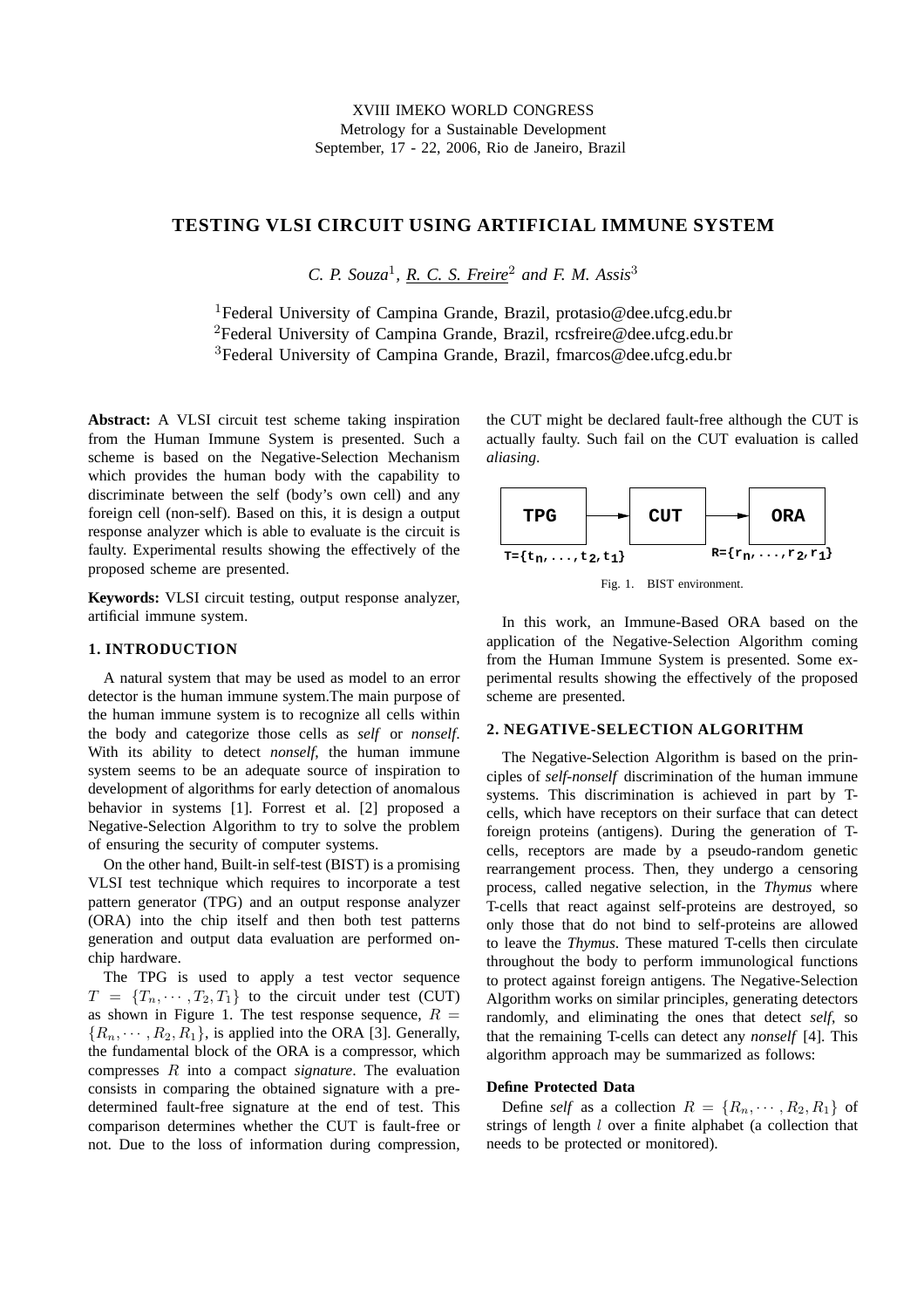#### **Generation of Detectors**

Generate a set  $D$  of *detectors* from a set  $D_0$  of candidates. Each detector of  $D$  fails to match any string in R. Instead of exact or perfect matching, the method uses a partial matching rule. This generation is illustrated in Figure 2. The candidate detectors are generated randomly and then tested (censored) to see if they match any self string. If a match is found, the candidate is rejected. This process is repeated until a desired number of detectors are generated.



Fig. 2. Negative-Selection Algorithm: Generation of Detectors.

#### **Monitoring**

Monitor  $R$  for changes by continually matching the detectors in  $D$  against  $R$ . If any detector ever matches, then a change is known to have occurred, because the detectors are designed to not match any of the original strings in R. This monitoring phase is illustrated in Figure 3.



Fig. 3. Negative-Selection Algorithm: Monitoring.

If we view the data set being protected as a set of strings over a finite alphabet, and a change to that data as any string not in the original set, then this algorithm proposes to generate detectors for (almost) all strings not in the original data set and it turns out to be feasible mathematically, that is, a fairly small set of detector strings has a very high probability of noticing a random change to the original data [2].

#### **Example**

Suppose that we have eight 4-bit strings to be protected, i.e, our self string collection:

 $R = \{0010, 1000, 1001, 0000, 0100, 0010, 1001, 0011\}$ 

The *detector generation* consists in generating random strings (set  $D_0$ ), and then matching the strings of  $D_0$  against the strings in R. Strings from  $D_0$  that match a self string are rejected. Strings that do not match any self strings become members of the detector set  $(D)$ . Suppose that  $D_0$  contains the following four random strings:

# 0111 1000 0101 1001

Then, *D* will consist of two strings, 0111 and 0101, the strings 1000 and 1001 being rejected because each of then match a string in R.

At *monitoring phase*, with this collection D of detectors, the state of *self* can be monitored by continually matching strings in  $R$  against strings in  $D$ . Suppose that one bit of the last self string (0011) is changed to produce 0111. Then, at some point in this phase, it would be noticed that the nonself string 0111 matches one of the detector strings (the string 0111), and a change would be reported.

## **Partial matching**

In Negative-Selection Algorithm, a criterion of partial matching is necessary to perform the censoring and monitoring phase since a perfect match between two strings of equal length  $l$  means that at each location in the string, the symbols are identical. In this case, the matching is completely specific, so the detector will detect only a single string. Moreover, perfect matching is extremely rare between strings of any reasonable length [2] [5].

A matching rule, called **r-contiguous** [2], consist in looking for r contiguous matches between symbols in corresponding positions. Suppose that two strings  $x$  and  $y$ have symbols in a defined finite alphabet. Then, we say that they match if  $x$  and  $y$  agree (match) in at least  $r$  contiguous positions. An example based on r-contiguous match rule is shown in Figure 4.

| x: 1 1 0 0 1 0 1 0 1 0 1 1 1 0 1 0 |  |  |  |  |  |  |  |  |
|------------------------------------|--|--|--|--|--|--|--|--|
| Y: 0 0 1 0 1 0 1 0 0 1 1 0 1 0 1 1 |  |  |  |  |  |  |  |  |

Fig. 4. A match under the r-contiguous match rule, with 16-bits strings with the matching constraint  $r = 5$ . The strings x and y match for all  $r \leq 5$ .

Another matching rule, called **r-hamming**, is based on Hamming distance and consists in looking for  $r$  notnecessarily contiguous matches between symbols in corresponding positions. Then, we say that they match if  $x$ and  $y$  agree (match) in at least  $r$  positions. An example based on r-hamming match rule is shown in Figure 5.

**x: y: 1 1 0 0 1 0 1 0 1 0 1 1 1 0 1 0 0 0 1 0 1 0 1 0 0 1 1 0 1 0 1 1**

Fig. 5. A match under the r-hamming match rule, with 16-bits strings with the matching constraint  $r = 9$ . The strings x and y match for all  $r \leq 9$ .